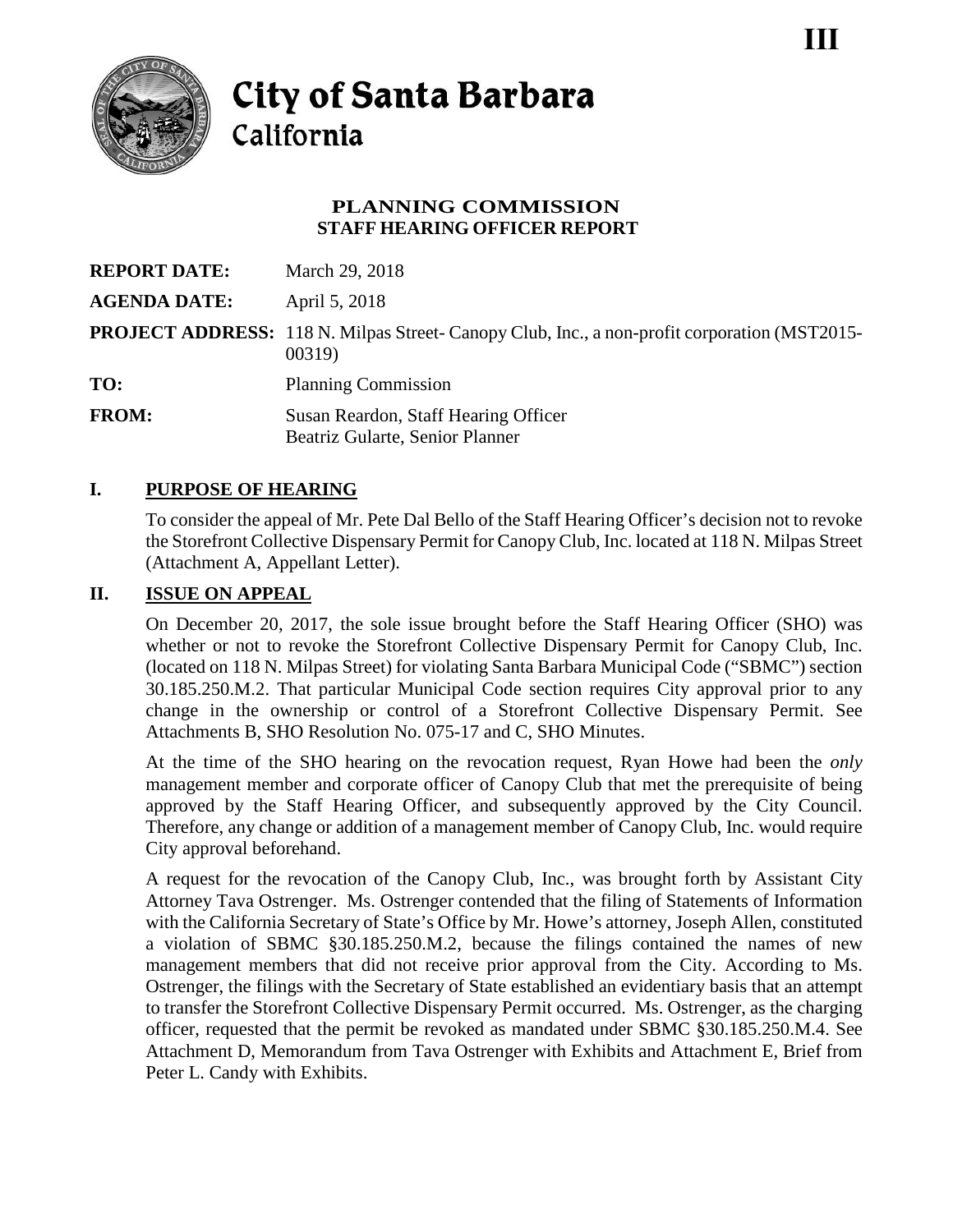Planning Commission Staff Report 118 N. Milpas Street- Canopy Club, Inc., a non-profit corporation (MST2015-00319) March 29, 2018 Page 2

#### **III. STANDARD OF REVIEW ON APPEAL**

The only issue determined by the Staff Hearing Officer at the hearing and subject to review before this Planning Commission is whether or not Canopy Club, Inc. violated section 30.185.250.M.2 of the Municipal Code. As a generally applicable rule, new issues cannot be raised on appeal because it is a distinct disadvantage of the other party, as the other party can often identify evidence that could have been gathered and introduced to rebut the issue in the hearing, establishing the likelihood of prejudice. *Alfaro v. Community Housing Imp. System & Planning Ass'n, Inc.* (2009) 171 Cal.App.4th 1356, 1396.

Mr. Peter Dal Bello's appeal letter to the Commission raises many issues that are not germane to the decision that is being appealed; whether an actual transfer or attempt to transfer the approved Permit occurred. Moreover, the issue of whether the Storefront Collective Dispensary should operate at this location was previously decided by the City Council on May 10, 2016 when the City Council conditionally approved and issued the Permit. That decision is not before the Planning Commission on this appeal.

The Staff Hearing Officer's decision is to be reviewed by the Planning Commission for an abuse of discretion, meaning the decision will not be reversed unless there was plain error made by the Staff Hearing Officer. Under that standard of review, there is no abuse of discretion requiring reversal if there exists a reasonable or fairly debatable justification under the law for the lower hearing's decision or, alternatively stated, if that decision falls within the permissible range of options set by the applicable legal criteria. *Cahill v. San Diego Gas & Elec. Co.* (2011) 194 Cal.App.4th 939, 957. Accordingly, an abuse of discretion occurs if, in light of considering all of the relevant circumstances or evidence, the decision exceeds the bounds of reason and results in a miscarriage of justice. *Heron Bay Homeowners Association v. City of San Leandro* (2018) 19 Cal.App.5th 376, 386 [227 Cal.Rptr.3d 885, 893], *reh'g denied (Feb. 8, 2018)*.

## **IV. BASIS FOR STAFF HEARING OFFICER'S DECISION ON CANOPY CLUB PERMIT**

No clear and convincing evidence was presented at the hearing that established that it was more probable than not that an attempt to transfer the Storefront Collective Dispensary Permit occurred. The evidence presented by Ms. Ostrenger that a transfer was attempted or occurred were the Statements of Information that were filed by Mr. Howe's attorney, Joseph Allen.

However, that evidence was refuted by Mr. Howe's testimony in which he stated that he was not aware nor did he ever request that Mr. Allen file the Statements of Information. Moreover, Mr. Allen provided a sworn declaration that supported Mr. Howe's testimony that he was not given a directive to file the Statements of Information. Mr. Howe also testified that he was aware of the process required to request new Management Members.

The Staff Hearing Officer also took into account that there was no specific intent to transfer the Storefront Collective Dispensary Permit to new management members because Mr. Howe filed an amendment to the approved Operations Plan to incorporate new Management Members prior to the request for revocation by the City Attorney's Office. This demonstrates that Mr. Howe was informed of the requirement to request City approval for changes in Management Members, and that the two Statements of Information that were filed months apart indicated confusion in Mr. Allen's office. The Staff Hearing Officer also noted that Mr. Allen has been recently suspended by the California State Bar and at the time of the December 20, 2017 hearing was ineligible to